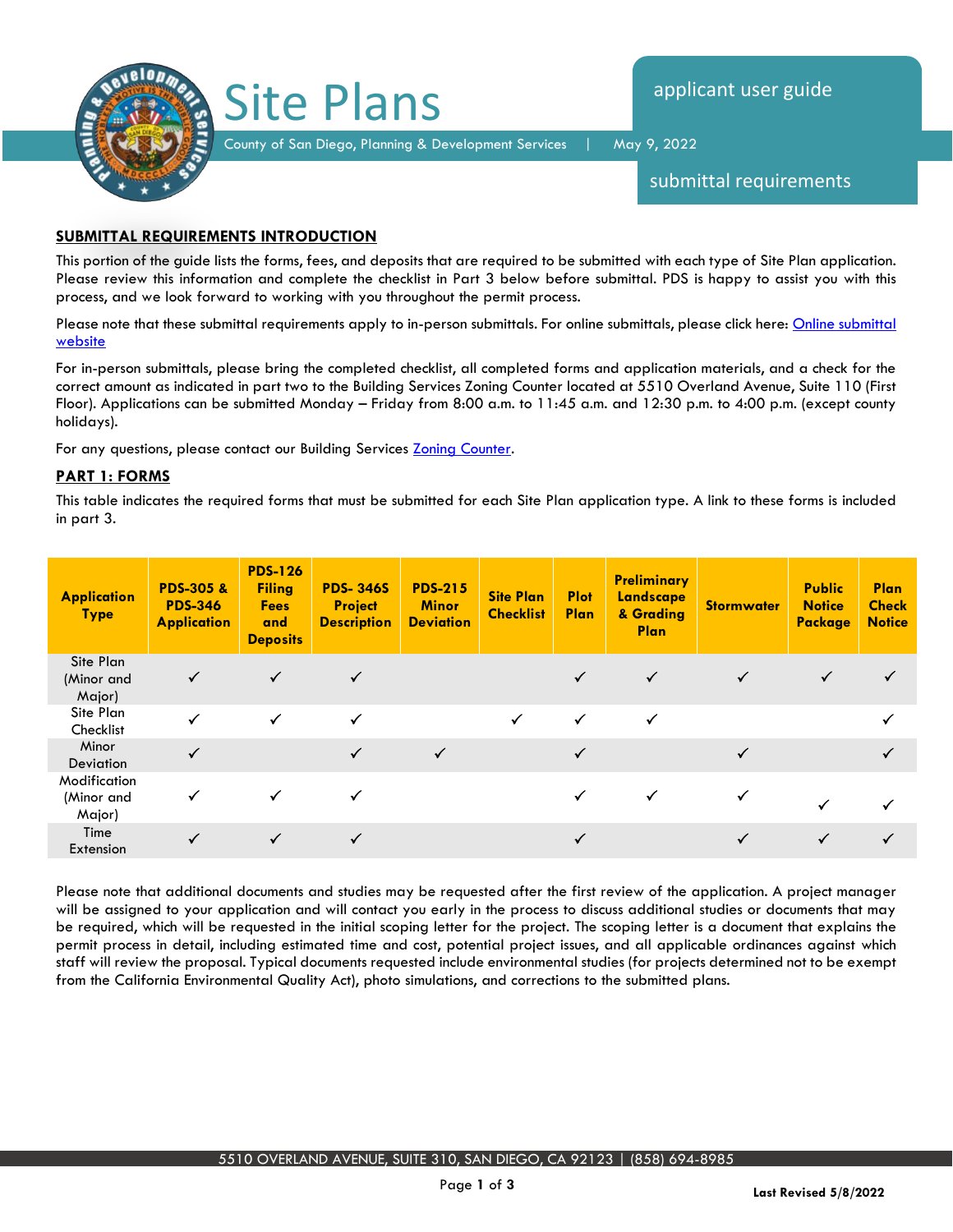

## **PART 2: FEE AND DEPOSIT SCHEDULE**

The deposit or fees required for each type of Site Plan application is determined based upon the special area designator and if a minor or major Site Plan is required. A copy of our complete fee ordinance can be found here.

| <b>Special Area</b><br><b>Designator</b> | <b>Application Type</b>               | <b>Septic/Well</b> | <b>Sewer</b> | <b>Fee/Deposit</b> |
|------------------------------------------|---------------------------------------|--------------------|--------------|--------------------|
| B                                        | Site Plan (Minor - CEQA Exempt)       | \$5,551            | \$5,375      | Deposit            |
| В                                        | Site Plan (Major)                     | \$10,189           | \$9,617      | Deposit            |
| D                                        | Site Plan (Minor - CEQA Exempt)       | \$5,947            | \$5,375      | Deposit            |
| D                                        | Site Plan (Major)                     | \$10,189           | \$9,617      | Deposit            |
| B                                        | <b>Site Plan Checklist</b>            | \$994              | \$994        | Fee                |
| B, D and J                               | <b>Modification (Minor and Major)</b> | \$6,147            | \$5,575      | Deposit            |
| J                                        | Site Plan (Minor and Major)           | \$6,084            | \$5,512      | Deposit            |
| <b>None</b>                              | <b>Standard (Minor and Major)</b>     | \$8,647            | \$8,075      | Deposit            |
| <b>None</b>                              | <b>Standard Modification</b>          | \$6,186            | \$5,575      | Deposit            |
| All                                      | <b>Minor Deviation</b>                | \$1,426            | \$1,426      | Fee                |
| All                                      | <b>Time Extension</b>                 | \$1,863            | \$1,252      | Fee                |

 $\bullet$  If the project is being submitted to address a Code Compliance case, the applicant must pay an additional \$1,000 deposit in addition to the deposits and fees listed above.

 Deposit accounts are charged based on the time staff spends reviewing the project. Depending upon the staff time needed to review the project, an additional deposit may be required.

- $\bullet$  Fees are one time only payments to cover staff review of the application.
- $\bullet$  Site Plans for single-family dwellings within the I-15 corridor are exempt from paying PDS Site Plan fees and deposits and are only required to pay fees for the Department of Environmental Health and Quality.
- New Site Plans within the Crosby Estates must pay a \$400 fee for Department of Public Works review.
- $\bullet$  Notice of the application shall be given to all property owners within a radius (feet) from the applicant's property and a minimum number of different owners. For example, if 20 different property owners cannot be found within a 500' radius, the notice area shall be expanded until 20 property owners are available for notification. See below for more details:
	- o Site Plan < 10,000 sq ft 500' (feet) and minimum of 20 different owners.
	- $\circ$  Site Plan > 10,000 sq ft & < 25,000 sq ft 1,000' (feet) and minimum of 50 different owners.
	- $\circ$  Site Plan > 25,000 sq ft 1,500' (feet) and minimum of 100 different owners.

| 500' Min. Distribution Distance of         | 1000' Min. Distribution Distance of        | 1500' Min. Distribution Distance of         |
|--------------------------------------------|--------------------------------------------|---------------------------------------------|
| <b>Public Notices; Min. of 20 Property</b> | <b>Public Notices; Min. of 50 Property</b> | <b>Public Notices; Min. of 100 Property</b> |
| <b>Owners</b>                              | <b>Owners</b>                              | <b>Owners</b>                               |
| • Administrative Permits                   | • Agricultural Preserve Establishment/     | • General Plan Amendment                    |
| . Habitat Loss Permits                     | Disestablishment                           | $\bullet$ Rezone                            |
| • Minor Use Permits                        | • Alcoholic Beverage License               | • Specific Plan Amendment                   |
| • Open Space Encroachment                  | • Open Space Vacation                      | • Major Use Permit                          |
| • Reclamation Plan                         | • Tentative Map (<50 lots)                 | • Tentative Map (>50 lots)                  |
| $\bullet$ Site Plan (<10,000 sq ft.)       | $\bullet$ Site Plan (>10,000 sq ft)        | $\bullet$ Site Plan (>25,000 sq ft)         |
| • Tentative Parcel Map                     | • Appeals of above projects                | • Appeals of above projects                 |
| $\bullet$ Variance                         |                                            |                                             |
| • Wireless Facilities                      |                                            |                                             |
| • Appeals of above projects                |                                            |                                             |

5510 OVERLAND AVENUE, SUITE 310, SAN DIEGO, CA 92123 | (858) 694-8985